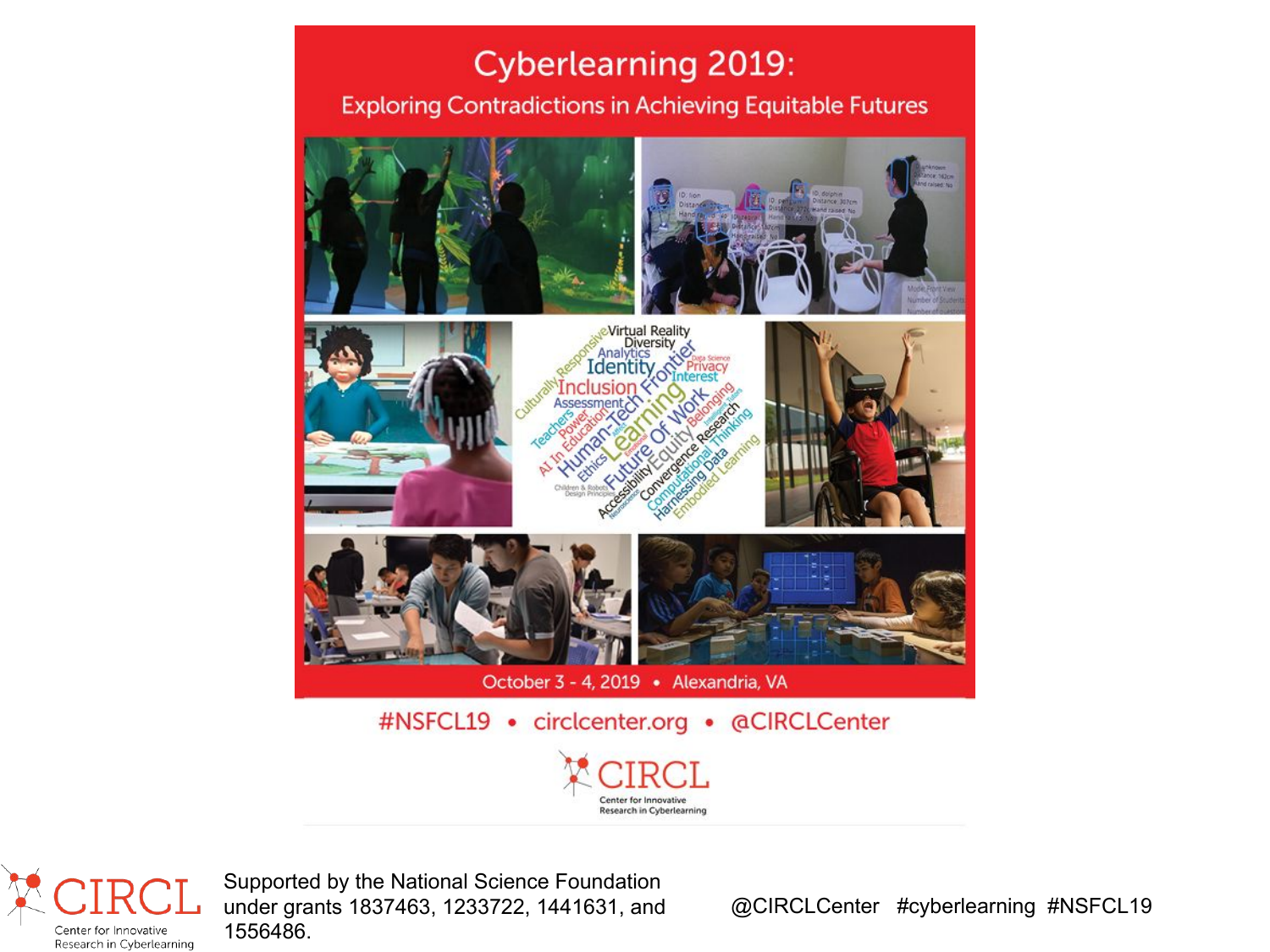# Cyberlearning 2019 Orientation

- Welcome & Introductions
	- [Cyberlearning 2019: Exploring Contradictions in Achieving](https://circlcenter.org/events/cyberlearning-2019/) [Equitable Futures](https://circlcenter.org/events/cyberlearning-2019/) (link to agenda and meeting information)
	- Meeting details next slide
- How familiar are you with NSF, CIRCL, Cyberlearning, or CL19 already?
	- See **NSF CFLT Program** -- read more about the funding program
	- Learn more about past CL meetings
		- **[Storify of CL17](http://circlcenter.org/wp-content/uploads/2018/05/Storify-CL17.pdf) and [Storify of CL16](http://circlcenter.org/wp-content/uploads/2018/05/Storify-CL16.pdf) (PDFs)**
		- **Recap of CL17** (by Jeremy Roschelle)

Research in Cyberlearning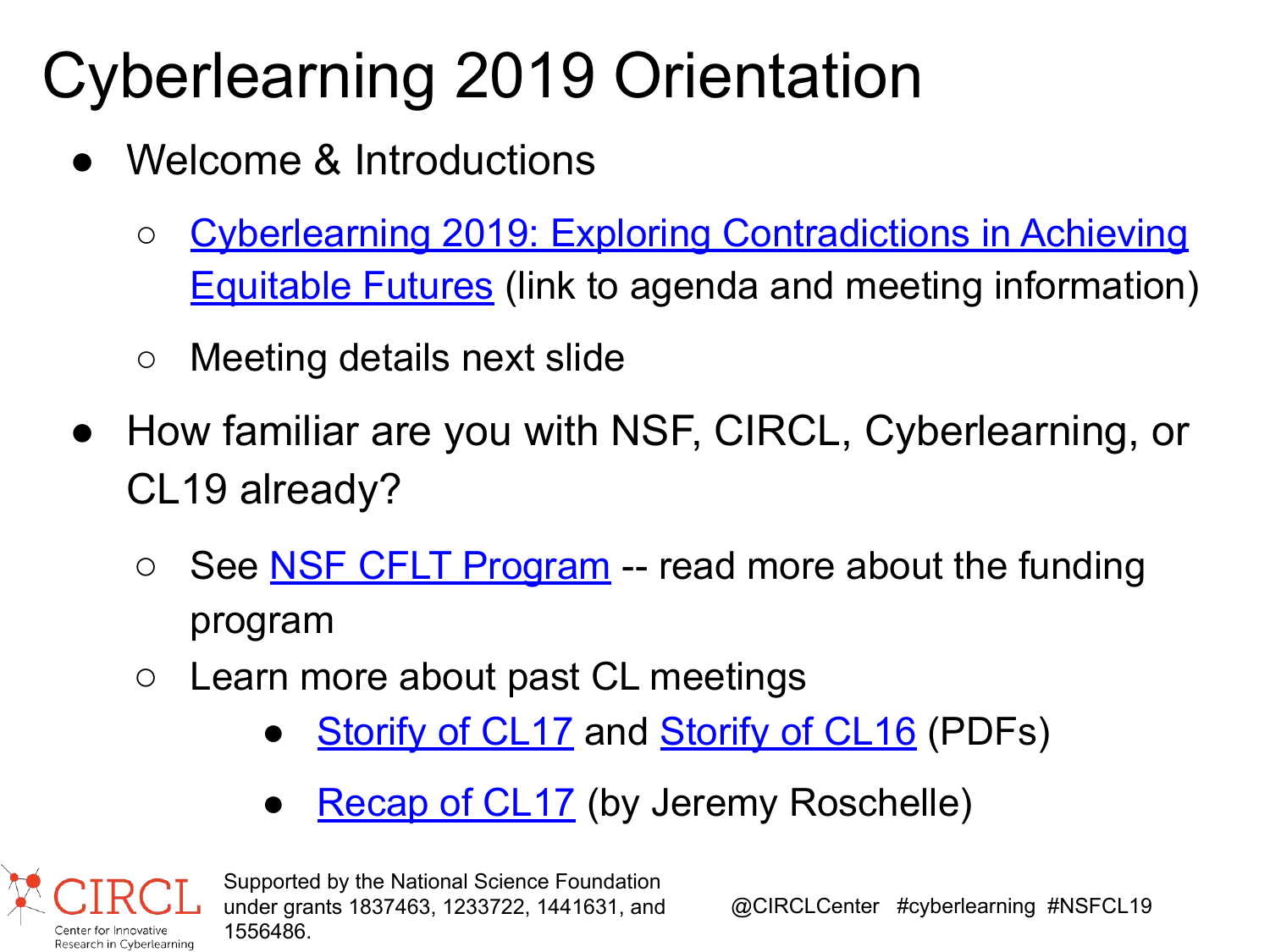## Cyberlearning 2019 Details

- CL 19 is put on by CIRCL and all sessions of CL19 will be at the Westin Alexandria
- Breakfast and lunch are provided both days
- Pre-Meeting Hill Visit 10/2

Research in Cyberlearning

- Session discussing visits at the conference
- Post-Meeting: Technology, Mind, & Society meeting
	- Panel 3 4:15pm Reflections on Cyberlearning: Tensions in the Co-evolution of Learning Technologies with Advances in Learning Theories and Methods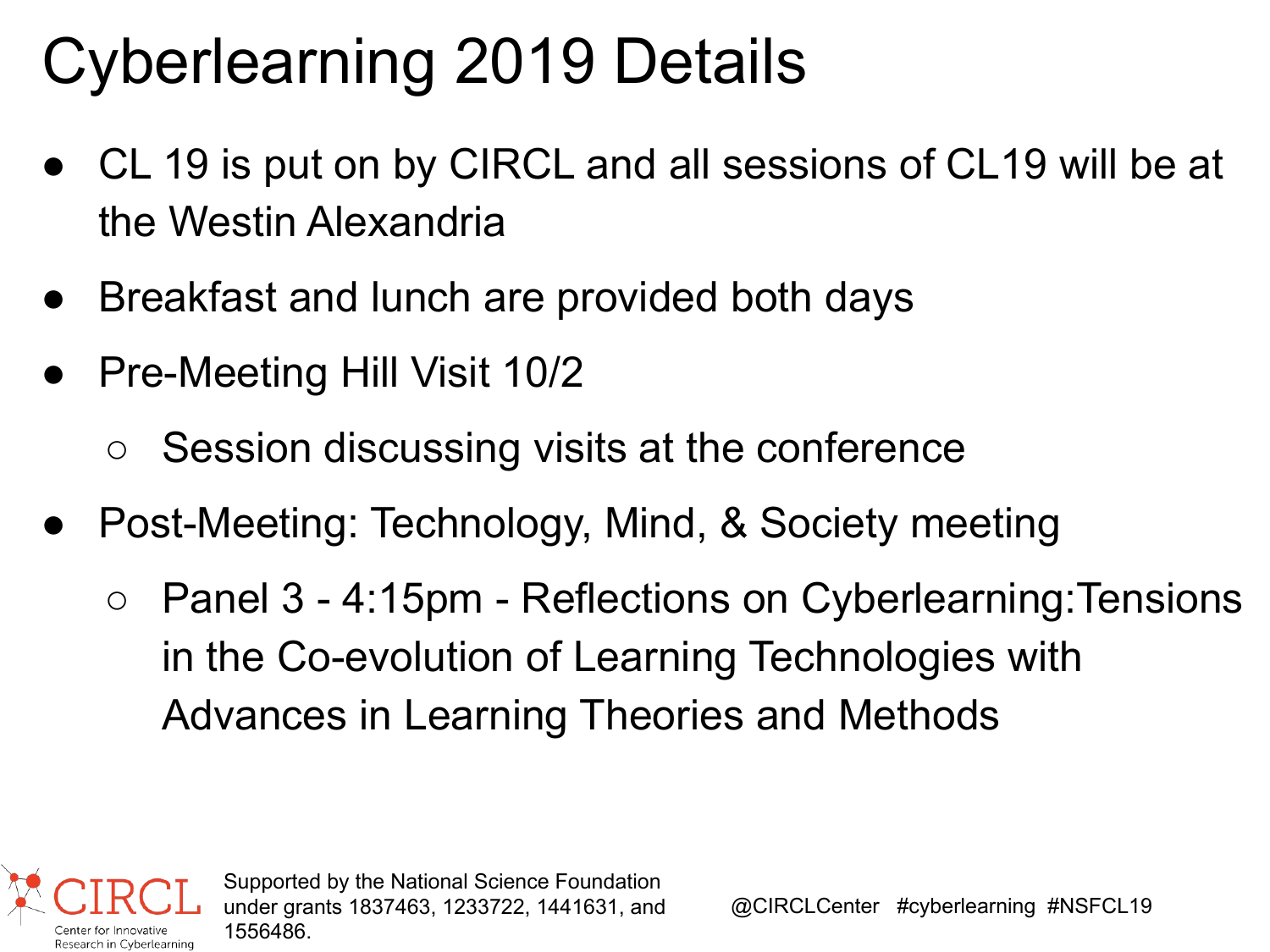### About CIRCL

Funded by the [National Science Foundation](http://nsf.gov), (NSF) the **Center for Innovative Research in Cyberlearning** is a "resource center" that amplifies research-based voices by:

- Nurturing community among projects, investigators, and those new to the field
- Addressing common needs
- **Planning for the future**
- Creating broader impact together and with others
- CIRCL is a collaboration of 4 organizations that support the community (100s of people & projects).



lenter for Innovative Research in Cyberlearning 1556486.





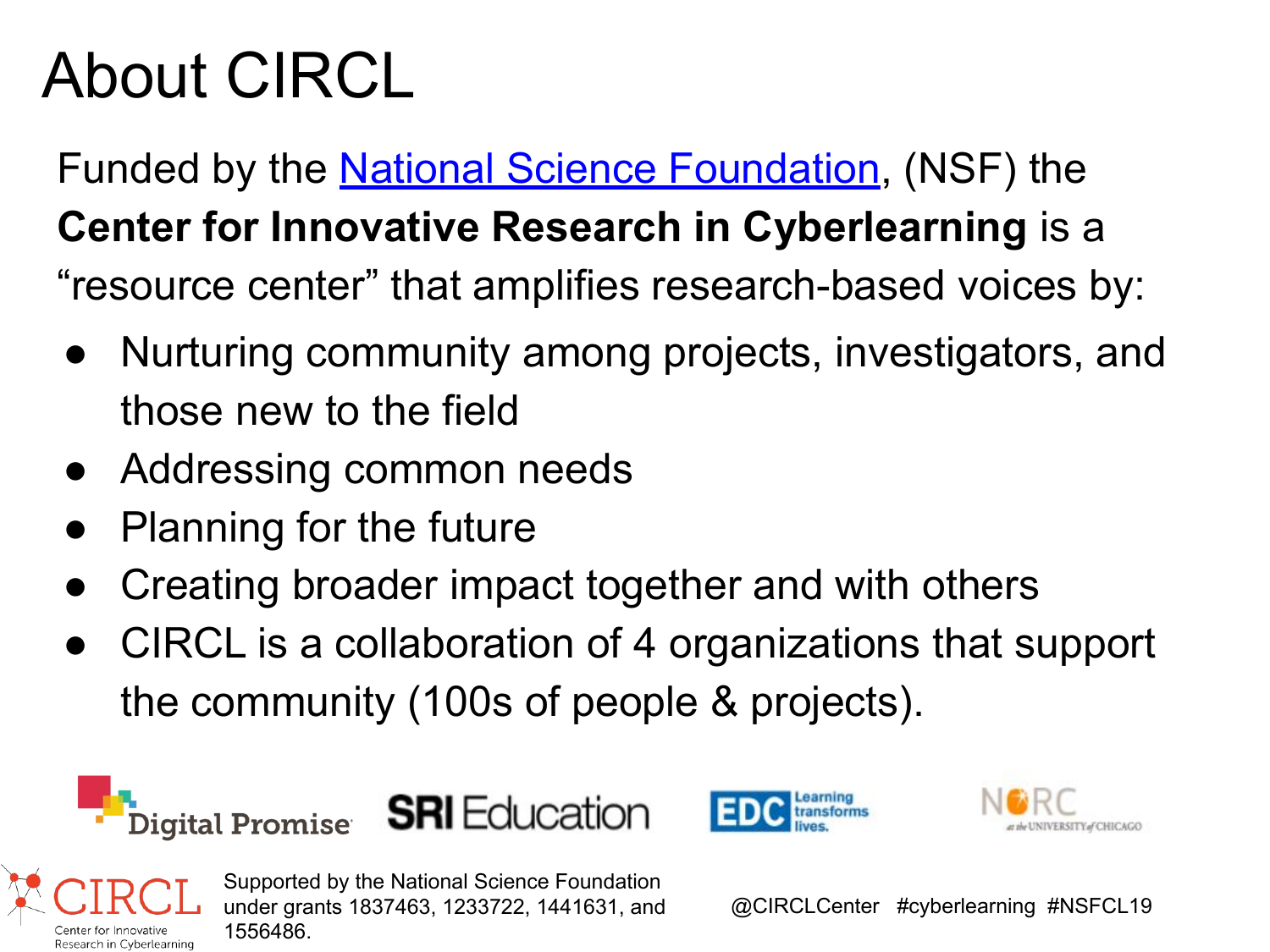## **Cyberlearning**

- **Get familiar with Cyberlearning** 
	- Read the [Cyberlearning Community Report](https://circlcenter.org/resources/community-report/)
	- Subscribe to [CIRCL Newsletter](https://circlcenter.org/newsletter/)
	- Follow @CIRCLCenter and @CIRCLEducators on Twitter
		- share about our webcast sessions at CL19 & get more information
	- Connect with [CIRCL in Facebook](https://www.facebook.com/CIRCLCenter)
	- Read [About CIRCL](https://circlcenter.org/about/) and explore our website
	- Read [CIRCL Primers](http://circlcenter.org/primers/)

Center for Innovative

 $\circ$  Read about the [11 workshops](https://circlcenter.org/events/synthesis-design-workshops/) on the Principles for the

### design of Digital STEM Learning Environments

Supported by the National Science Foundation under grants 1837463, 1233722, 1441631, and 1556486. Research in Cyberlearning

@CIRCLCenter #cyberlearning #NSFCL19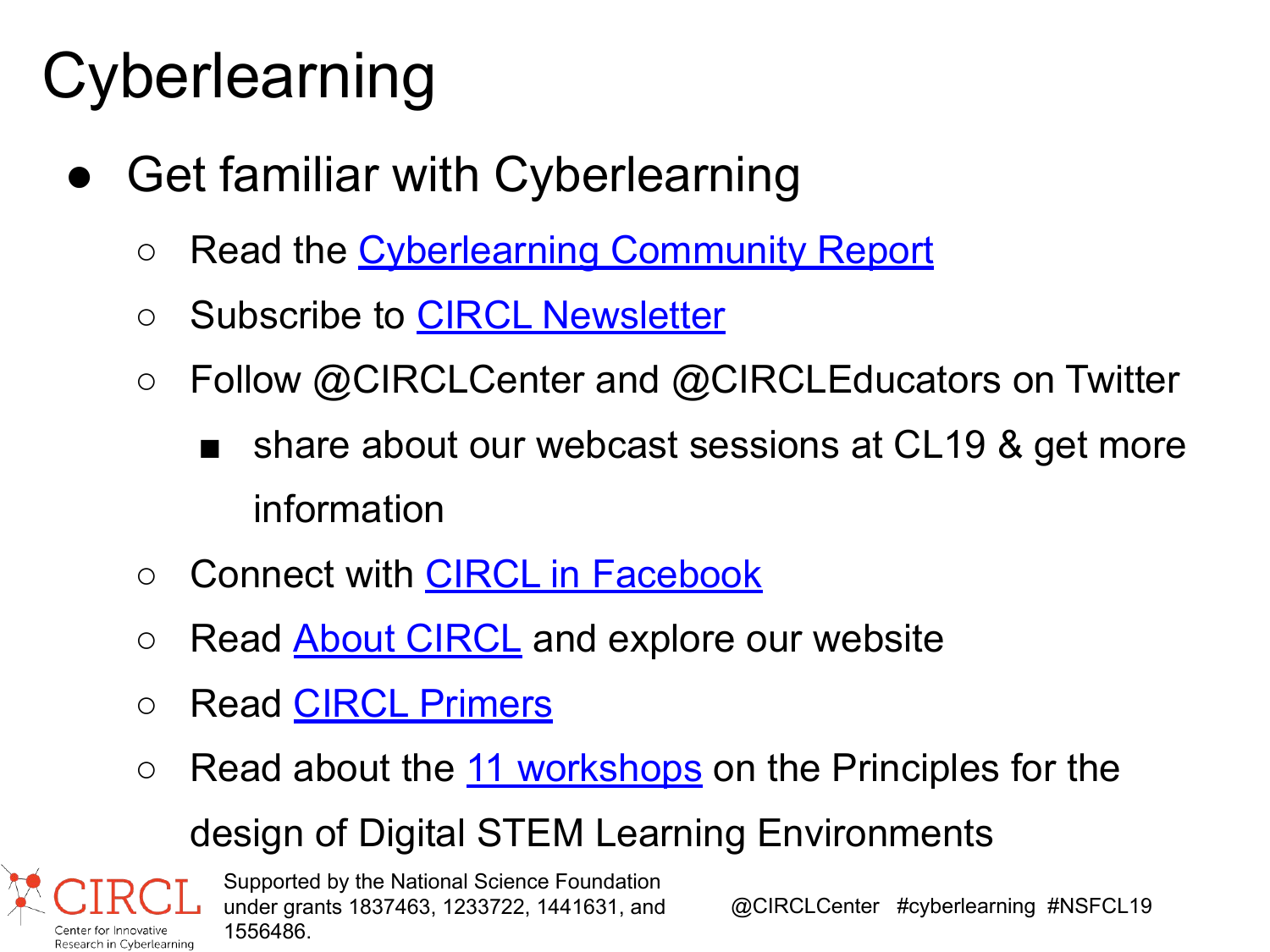## Cyberlearning 2019

- [The CL19 program](https://circlcenter.org/events/cyberlearning-2019/)
	- See [NSF Big Ideas](https://www.nsf.gov/about/congress/reports/nsf_big_ideas.pdf)
	- Conference Theme
	- Your role

● We'll be thinking a lot about "what's next" during our [working sessions](http://circlcenter.org/events/cyberlearning-2019/working-sessions/) based on [workshops held this year](https://circlcenter.org/events/synthesis-design-workshops/).

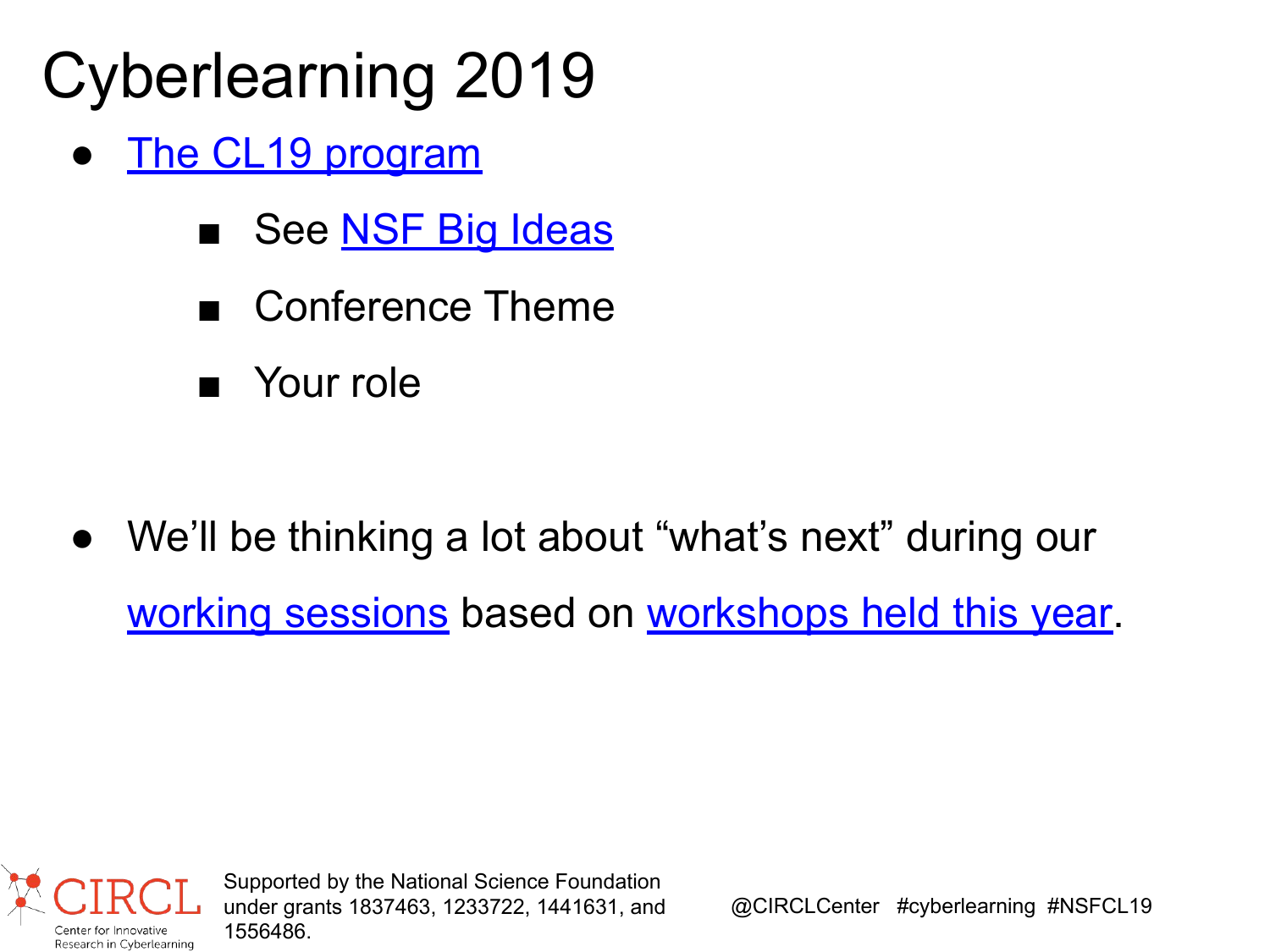## Cyberlearning Meeting Sessions

Make your meeting -- Lots of interaction and topics

- Social networking
- **[Roundtable](http://circlcenter.org/events/cyberlearning-2019/roundtables/)**
- **[Keynote](http://circlcenter.org/cl19-keynote-speakers/)**
- **[Expertise Exchange](http://circlcenter.org/events/cyberlearning-2019/expertise-exchanges/)**
- **[Working Groups](http://circlcenter.org/events/cyberlearning-2019/working-sessions/)**
- **[Gallery Walk and Posters](http://circlcenter.org/events/cyberlearning-2019/gallery-walk/)**

### Plan ahead and pick your sessions!

<http://circlcenter.org/events/cyberlearning-2019>

lenter for Innovative Research in Cyberlearning